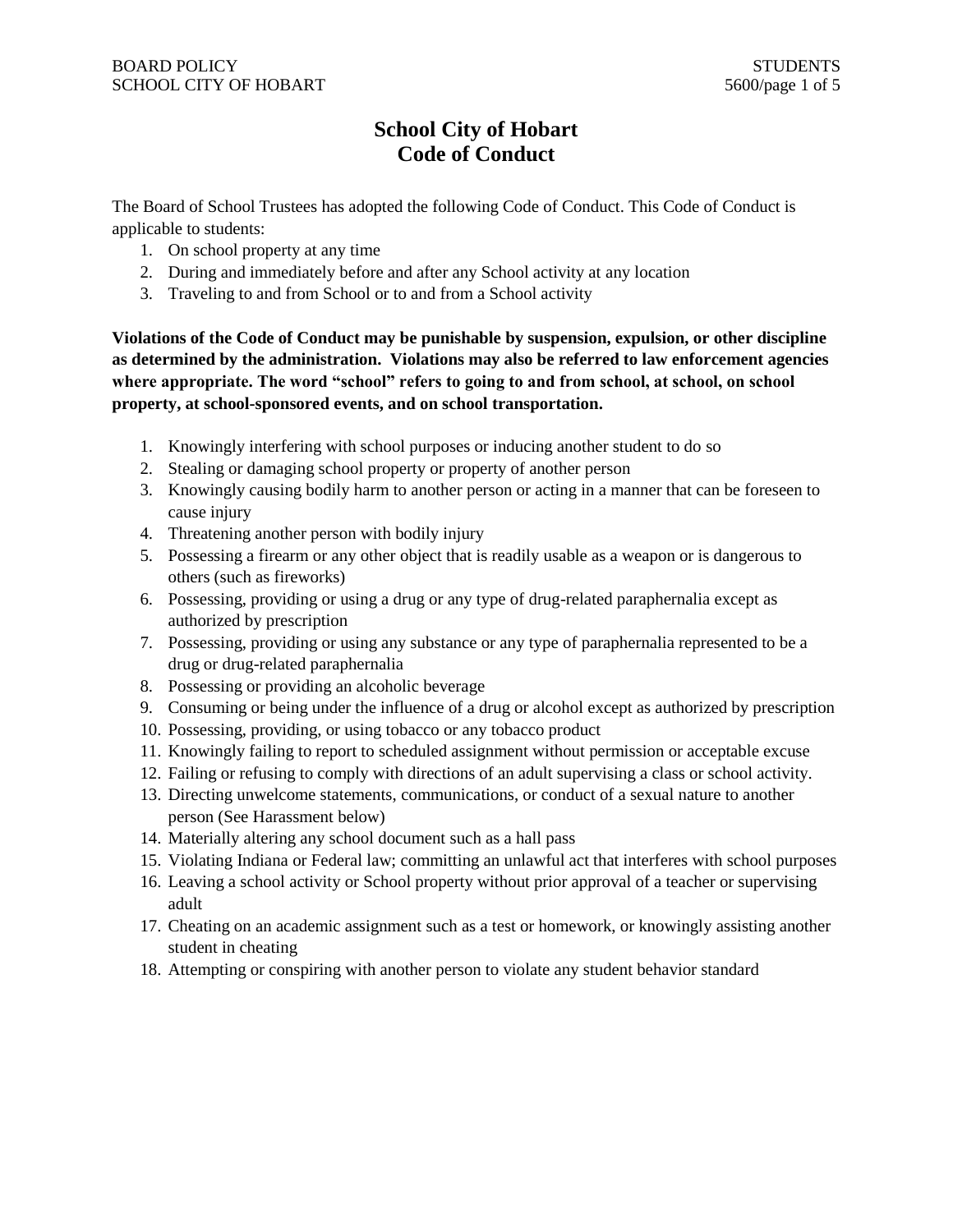#### **\*\*The following sections are a continuation of the Code of Conduct\*\***

#### **A. Anti-Harassment**

The school prohibits the harassment, intimidation, or bullying of any student on school property or school sponsored events. Harassment, intimidation and bullying are defined as any intentional written, verbal, or physical act directed towards another student that:

- a. causes mental or physical harm to the other student; and
- b. is sufficiently severe, persistent, or pervasive that it creates an intimidating, threatening, or abusive educational environment for another student.

Discipline for any substantiated incidents of bullying, harassment, or intimidation will be prescribed in accordance with the appropriate section of the Student Discipline Code.

The school also prohibits retaliation against any person who reports an incident, files a complaint, or otherwise participates in an investigation. Filing false charges is also prohibited and will result in appropriate disciplinary sanctions. Suspected retaliation should be reported in the same manner as bullying, harassment, and intimidation detailed below. Students should report incidents of bullying, harassment, or intimidation to the principal, assistant principal, teachers or counselors. Complaints will be reported to the Complaint Coordinator, the Superintendent. The Superintendent will conduct a prompt investigation. The parents of any child involved in prohibited conduct will be notified and permitted to view any reports related to the conduct subject to laws governing student privacy. A meeting with all concerned parties will be held within 5 work days after receipt of a complaint. Any findings based on this meeting will be reduced to writing. At the close of the investigation, a written decision, including any disciplinary action, will be made by the Superintendent.

The School believes that every individual deserves to be able to come to School without fear of demeaning remarks or actions. The harassment/bullying of other students, members of the staff, or any other individual is not permitted. This includes any speech or action that creates a hostile, intimidating, or offensive learning environment.

Conduct constituting harassment may take different forms, including but not limited to the following:

#### **Sexual Harassment**

Sexual harassment, may include, but is not limited to:

- A. Verbal harassment or abuse
- B. Pressure for sexual activity
- C. Repeated remarks with sexual or demeaning implications
- D. Unwelcome touching
- E. Sexual jokes, posters, cartoons, etc.
- F. Suggesting or demanding sexual involvement, accompanied by implied or explicit threats concerning one's grades or safety
- G. A pattern of conduct, which can be subtle in nature, that has sexual overtones and is intended to create or has the effect of creating discomfort and/or humiliation to another
- H. Remarks speculating about a person's sexual activities or sexual history, or remarks about one's own sexual activities or sexual history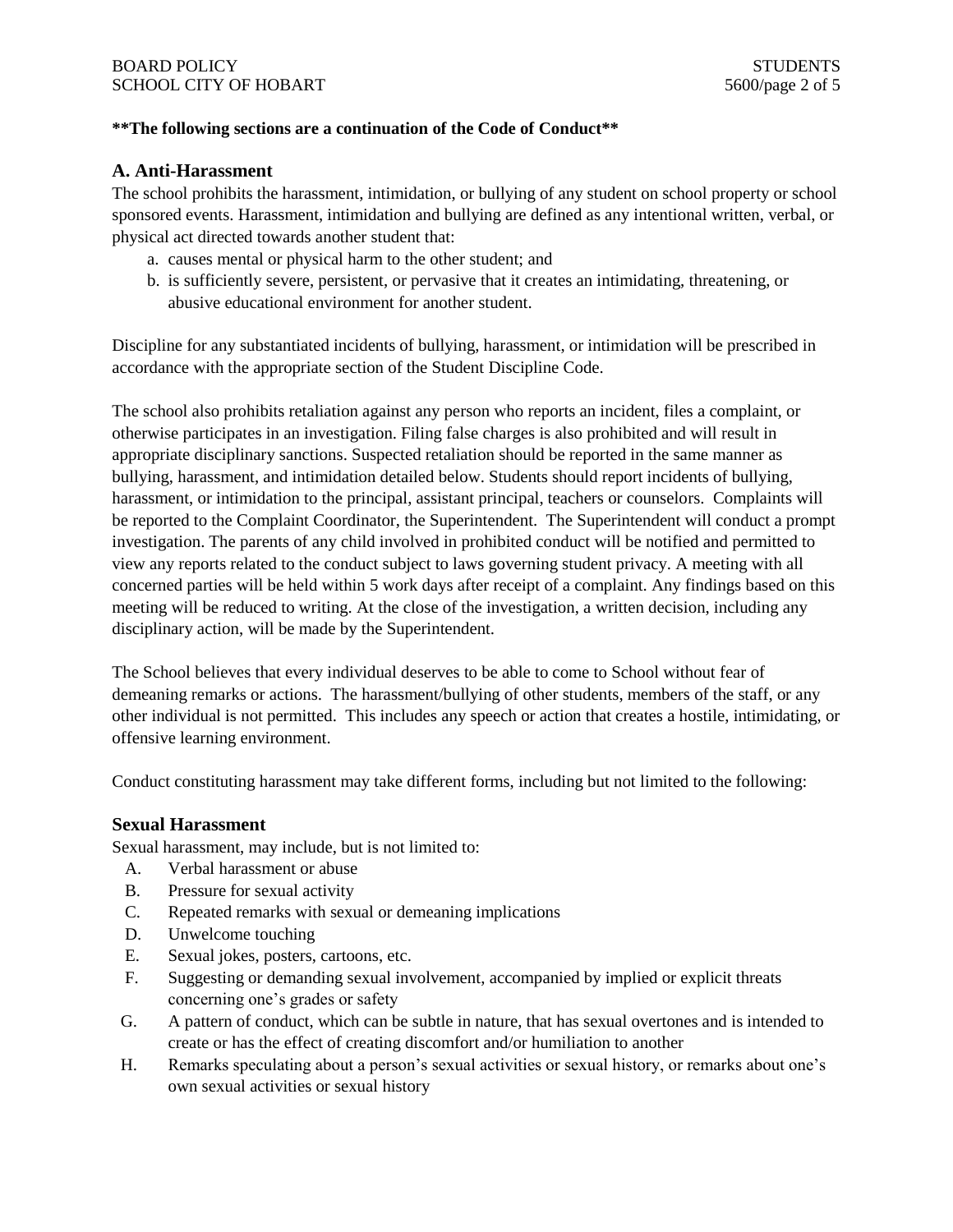## **Other Protected Forms of Harassment**

#### **A. Verbal**

- 1. Written or oral innuendos, comments, jokes, insults, threats, or disparaging remarks concerning a person's gender, national origin, religious beliefs, etc. toward a fellow student, staff member, or third party.
- 2. Conducting a "campaign of silence" toward a fellow student, staff member, or third party by refusing to have any form of social interaction with the person.

## **B. Nonverbal**

Placing insulting or threatening objects, pictures, or graphic commentaries in the school environment or making insulting or threatening gestures toward a fellow student, staff member, or third party.

#### **C. Physical Contact**

Any intimidating or disparaging action such as hitting, pushing, shoving, or spitting on a fellow student, staff member, or third party.

Any student who believes that s/he is the victim of any of the above actions or has observed such actions taken by another student, staff member, or other person associated with the Corporation, or third parties should make contact with one of two or three staff members selected by each building principal with whom the students would most likely be comfortable in discussing a matter of this kind.

The student may make contact either by a written report, by telephone, or personal visit. During this contact, the reporting student should provide the name of the person(s) whom s/he believes to be responsible for the harassment and the nature of the harassing incident(s). A written summary of each such report is to be prepared promptly on Form 5517 F1 and a copy forwarded to the building principal. Each report received by a designated person shall be investigated in a timely and confidential manner. While a charge is under investigation, no information is to be released to anyone who is not involved with the investigation, except as may be required by law or in the context of a legal or administrative proceeding. No one involved is to discuss the subject outside of the investigation.

The purpose of this provision is to:

- A. Protect the confidentiality of the person who files a complaint
- B. Encourage the reporting of any incidents of harassment
- C. Protect the reputation of any party wrongfully accused of harassment

#### **B. Bullying**

Bullying as defined in State law means overt, unwanted, repeated acts or gestures, including verbal or written communications or images transmitted in any manner (including digitally or electronically), physical acts committed, aggression, or any other behaviors, that are committed by a student or group of students against another student with the intent to harass, ridicule, humiliate, intimidate, or harm the targeted student and create for the targeted student an objectively hostile school environment that:

(1) places the targeted student in reasonable fear of harm to the targeted student's person or property;

(2) has a substantially detrimental effect on the targeted student's physical or mental health;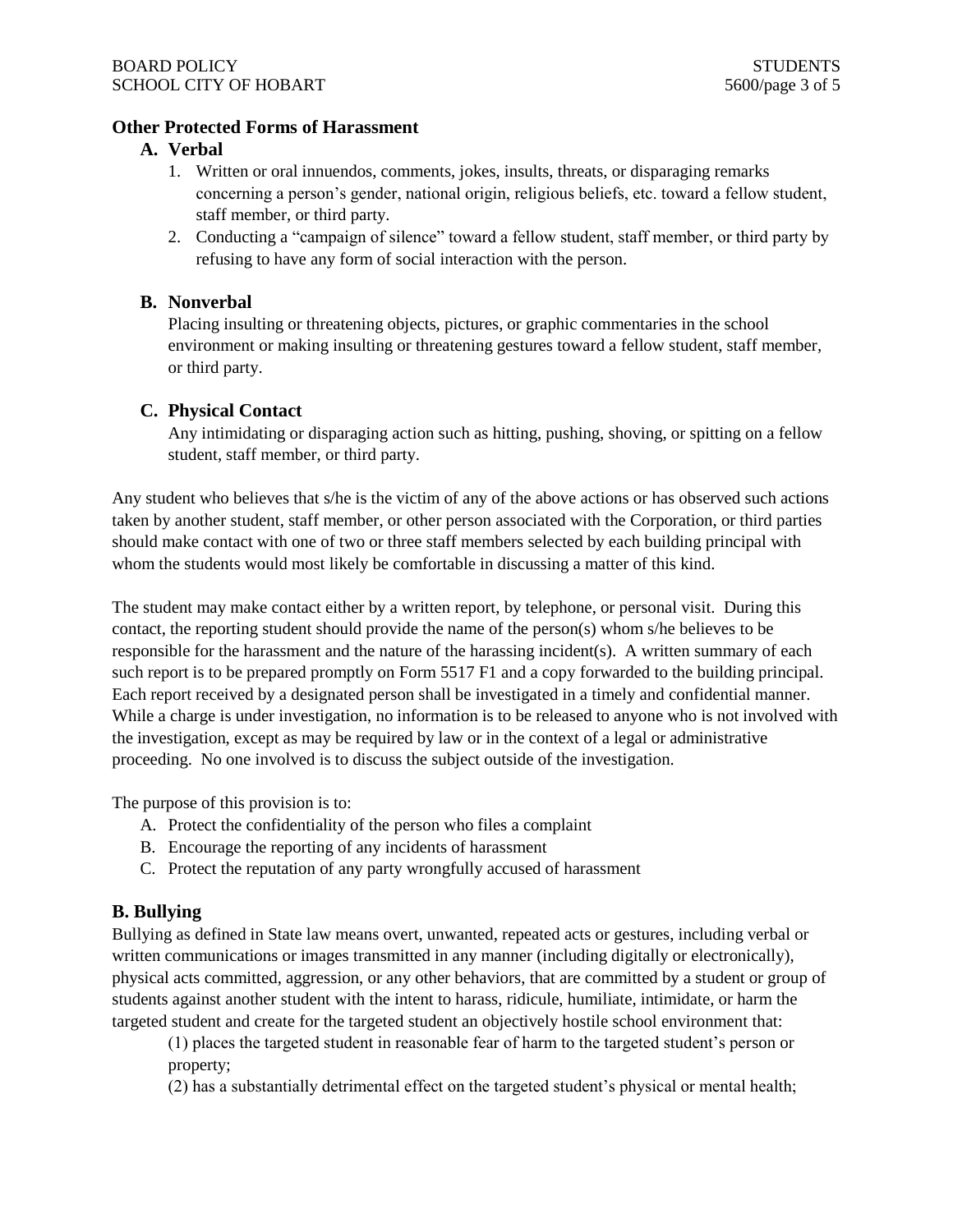(3) has the effect of substantially interfering with the targeted student's academic performance; or

(4) has the effect of substantially interfering with the targeted student's ability to participate in or benefit from the services, activities, and privileges provided by the school.

This type of behavior is a form of harassment, although it need not be based on any of the legally protected characteristics, such as sex, race, color, national origin, marital status, or disability. It would include, but not be limited to, such behaviors as stalking, intimidating, menacing, coercion, name-calling, taunting, making threats, and hazing.

Any student who believes s/he has been or is currently the victim of bullying should immediately report the situation to the building principal or assistant principal, or the Superintendent. The student may also report concerns to a teacher or counselor who will be responsible for notifying the appropriate administrator or Board official. Complaints against the building principal should be filed with the Superintendent. Complaints against the Superintendent should be filed with the Board President. Every student is encouraged, and every staff member is required, to report any situation that they believe to be bullying behavior directed toward a student. Reports may be made to those identified above.

#### **C. Use of an Object as a Weapon**

Any object that is used to threaten, harm, or harass another individual may be considered a weapon. This includes, but is not limited to padlocks, pens, pencils, laser pointers, jewelry, etc. Intentional injury to another individual may result in a report to the police as well as discipline by the school. This violation may subject a student to expulsion.

#### **D. Knowledge of Dangerous Weapons or Threats of Violence**

Because the Board of School Trustees believes that students, staff members, and visitors are entitled to function in a safe school environment, students are required to report knowledge of dangerous weapons or threats of violence to the principal. Failure to report such knowledge may subject the student to discipline.

#### **E. Criminal Organization Activity**

The Corporation prohibits criminal organization activity and similar destructive or illegal group behavior on Corporation property, on buses owned by the Corporation or used to transport Corporation students, and at school-sponsored functions. The Corporation prohibits reprisal or retaliation against individuals who report criminal organization activity and similar destructive or illegal group behavior or who are victims, witnesses, bystanders, or others with reliable information about an act of criminal organization activity and similar destructive or illegal group behavior.

#### **Definitions:**

- A. "Criminal organization," as used in this policy, means a group with at least three (3) members that specifically:
	- 1. either:

a. promotes, sponsors, or assists in, or

- b. participates in, or
- 2. requires as a condition of membership or continued membership